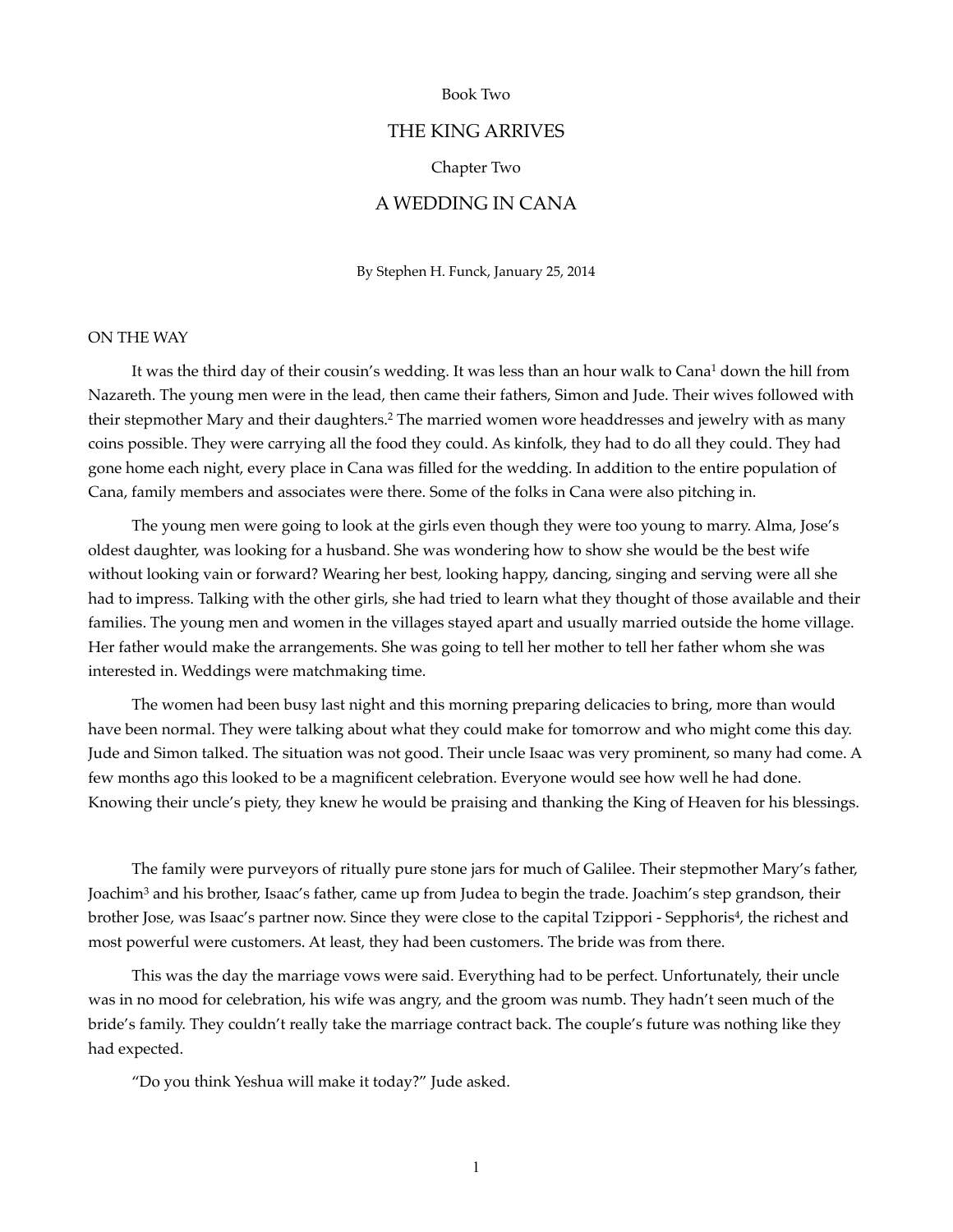Simon answered, "I was looking for him yesterday. I haven't seen him since before he went to the Jordan. I hope James<sup>5</sup> will be here too. It has been a long time since we have seen him."

 "Mother Mary said Yeshua looked thin when she saw him in Capernaum. He had some who followed him, disciples."

 "I can't imagine him thin? He is powerful, worked with hammer and chisel. What kind of men would follow him?"

 "Now we have two brothers well known to be close to God. They both were always eager to learn the scriptures, teachings of the elders."

"Not just words. I do not know any who are so diligent in doing, acting as a men of God."

"Have you been looking for a husband for Alma? What do you think she would like?"

 "The best. I want the best for her." He paused. "What you contract for isn't what you get. It all depends on God. Look at uncle. I hope his pain now might lead to some good, some day."

"He should live so long," Jude replied.

 "Alma, come here. Jude thinks I should be looking for a husband for you. Would you like that? What should I look for?

 "Father, I have been asking the other young women about who was available and what they think of them."

 "Would you want me to find a merchant like our uncle? You might be rich. You might be poor? We have the land Mother Mary got from her father. I think having land is the best life, not the richest. Busy at planting and harvest. With all the building and other work around laborers can get by, but they always have to keep working and still be on the bottom."

 "What are you going to offer for a dowery? Mother let me wear her gold ring and pin. Do you think I would be a good wife?"

 "You are the best.The dowery is enough. Some fathers have already asked about you. I didn't feel good about them."

 "The girls make all the young men sound like fools. I heard you say, better a good wife or husband than money or importance. Some men are mean. I want a husband who is nice to me and our children."

 "Alma, you are as wise as my mother, Sophia. What you want, I can't make happen. Pray. Ask your mother, ask Mother Mary, to pray a husband for you."

 Later when she had stepped back, he said quietly to Jude, "All the fathers are interested in is the size of the dowery. I don't feel like they are looking for a wife for their sons, more like getting an animal."

### IN CANA

 When she arose, Isaac's wife put her anger into grinding the grain for the morning bread. She had the servants prepare what they had for the celebration. Today they had a whole young bull to roast. Isaac spent longer than usual on the roof above in morning prayer. He was softly chanting over and over to himself. It sort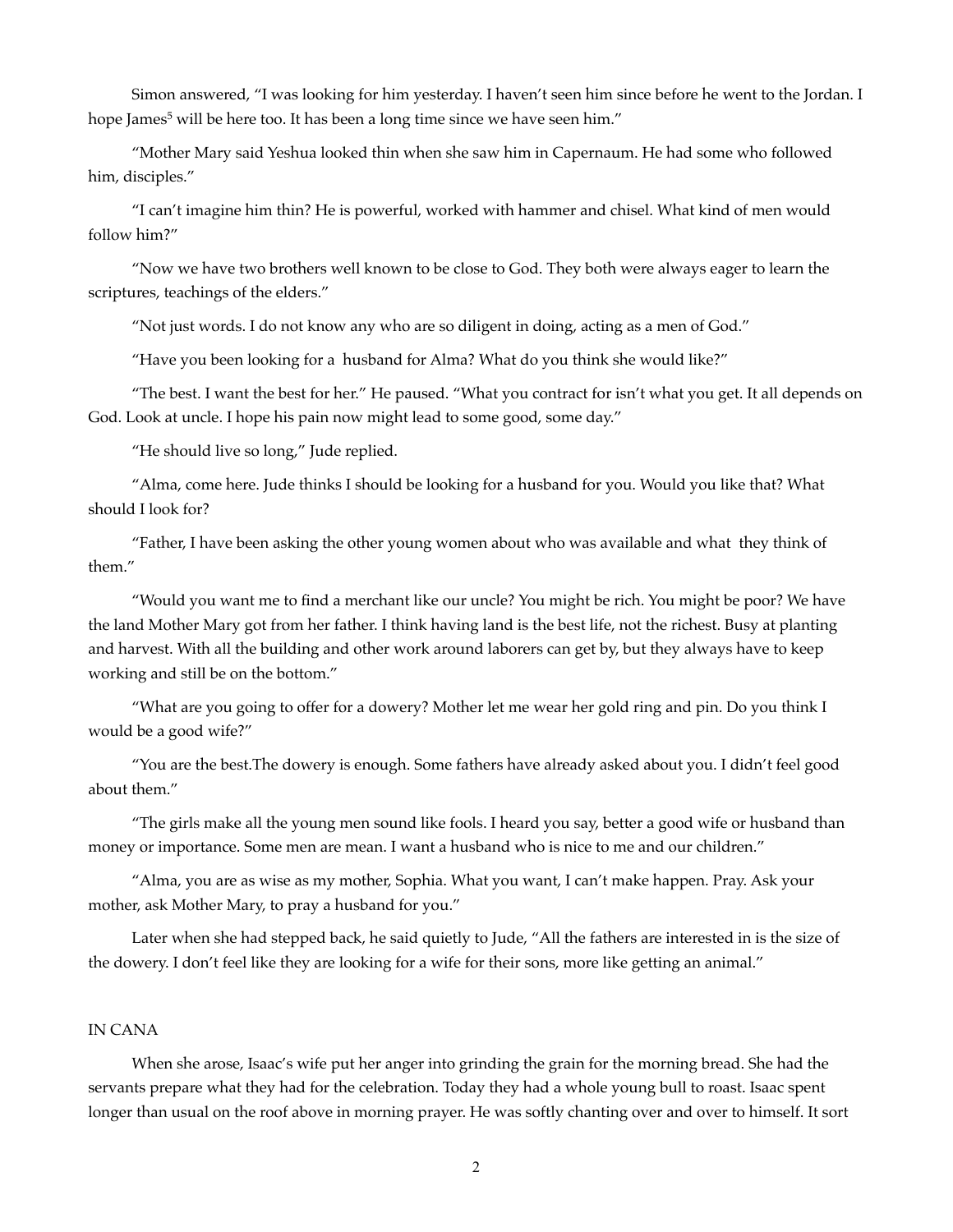of helped. "Remember the word unto Thy servant, because Thou hast made me to hope. This is my comfort in my affliction, that Thy word hath quickened me. The proud have had me greatly in derision; yet have I not turned aside from Thy law. I have remembered Thine ordinances which are of old, O Lord, and have comforted myself. Burning indignation hath taken hold upon me, because of the wicked that forsake Thy law."<sup>6</sup>

 His wife was waiting for him to come down. "Izzy, this was supposed to be the happiest day. I am ashamed to show my face outside. All because of that nephew of yours. Everyone said he was going to be a great one, the miracle child of Zachariah. Bah!"

"Woman, watch your tongue. We make the best of this. I sold everything I could, even the lower field. We may even have to go back to Judea. The times are evil. The people only serve God with their lips. Do you want me to be like them? I am going outside to make sure the young bull will be ready and look at the wedding canopy. Everything must look perfect."

 When he came outside, a man was waiting for him. "Izzy, my sympathies. Such evil you had nothing to do with has fallen on you. God has brought you down to the ground. This was to be such a marvelous time."

"Sol, you never miss when someone has a marvelous time."

 "Izzy, such a fine wedding celebration. You like everything properly done. Even a whole young bull for the village. All of these people, all these days, tremendous expense. My friend said you were trying to get him to deliver the wine now and you would pay him later. Most unusual."

"And your ears are quick to hear all the news."

 "I heard you have been having a hard time selling those six large stone jars. Maybe, I could help you out. I could take those jars off your hands. It would cover the cost of the wine and you would have money left over. We could make a deal."

"Sol, what kind of a 'deal' would you make? They are worth 100 denarius." 7

"I can't afford what they are worth. My money is tied up. As much as I could go is 75. For the lot."

"100 each! You are taking advantage of my distress. It is a violation of Torah."

 "You always spout Torah. You are slow to be wise to the ways of life. A man must be practical to get along. Your nephew John is making a terrible smell on the Jordan. You expect God to rescue you? Messiah will deliver you? You should take what you can get now."

 "Never! Never to you or your kind. You would take an orphan's last crumb and praise God for making you shrewd."

 On the way out of town, Sol met Lenny. "I've got him stirred up. He should bite on 150 for the lot. They are already sold. The men who ordered them just can't take them from Izzy. We will get full price for them all."

#### IN THE STREET

 The people talked quietly in small groups. "Well, considering everything, they are holding up pretty well." "I wonder how long the food and wine will last, cheap wine at that?" It didn't feel much like a celebration. Friends and family were coming in from the villages around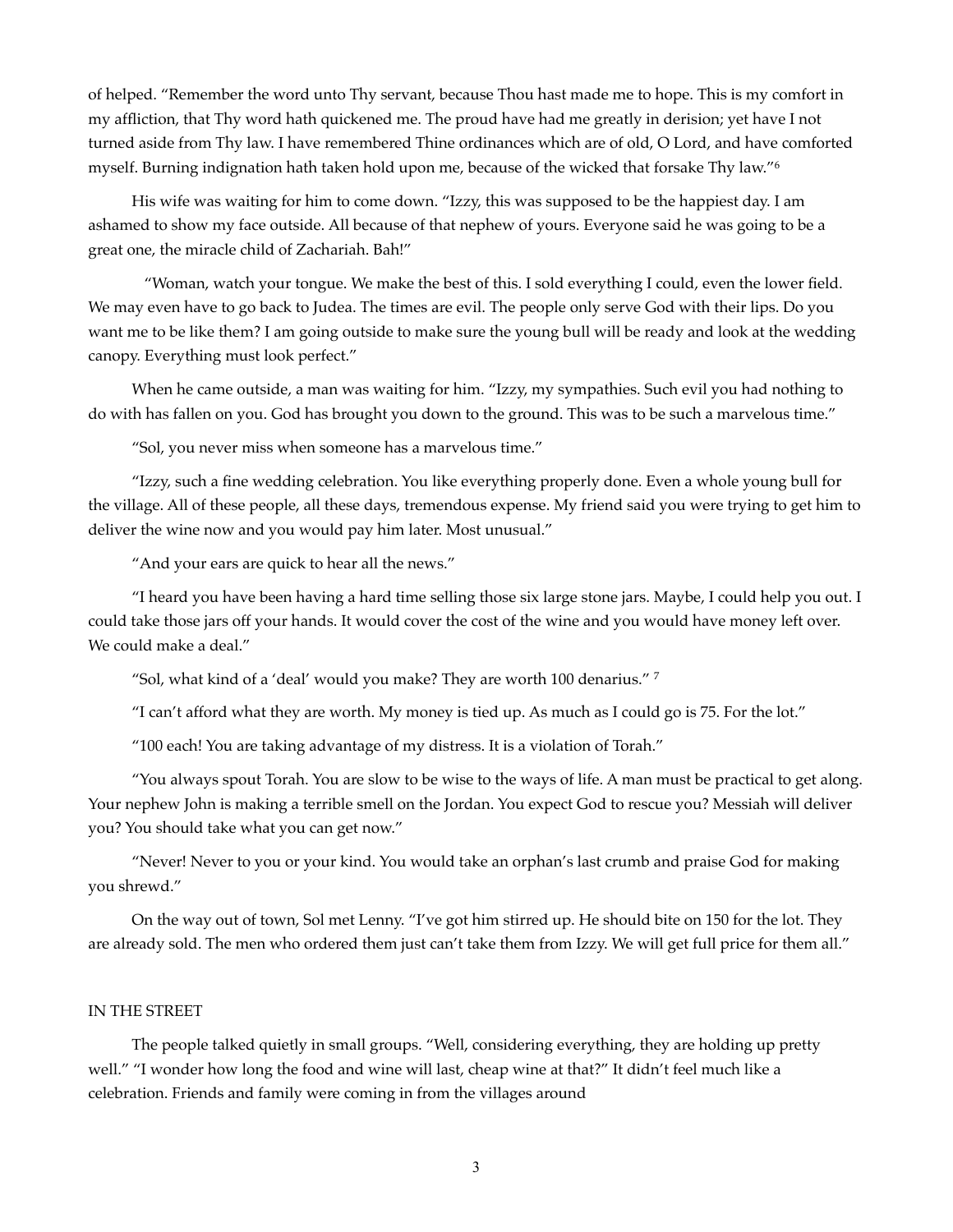The people from Nazareth came bringing dates, figs, olives, honey cakes specially prepared for festival. The bridegroom saw them and thanked them, trying to put on a good front.

 Mary talked with him on the side. He was distraught, "Worst day of my life. Nothing to look forward to. Terrible omen. The marriage will be a disaster."

"I am praying for you, your bride, your mother, father. Have hope, peace."

 "It's all because our cousin said terrible things about the King. None of the rich will have anything to do with us. They ordered those enormous jars. Now they won't take them. No one else can afford them. We are ruined."

 "God promises. Trust Him. I pray you soon see His plans are good. Now let me straighten up your wedding crown, relax. You have a good wife. Enjoy the blessing God is giving you. Praise and thank Him and look forward to more blessings to come."

 Mary went in the house to see Isaac. It was the largest, most prosperous home in Cana. They even had servants. It was gloomy inside, too quiet for a wedding day.

 "Oy vey, terrible, I am a broken man, the money lenders own me. The people who ordered those great jars backed out. How did they know we are kin to a prophet in the wilderness of Judea?"

 Mary sang a psalm chant to him softly: "Confirm Thy word unto Thy servant, which pertaineth unto the fear of Thee. Turn away my reproach which I dread; for Thine ordinances are good. Behold, I have longed after Thy precepts; quicken me in Thy righteousness."8

"When you pray, it feels like God listens. Pray for us. Pray for my wife and son."

"I have been keeping you all in my prayers, and the bride too. I pray, you will see them blest."

#### THE VISITOR FROM JUDEA

Simon noticed a young man standing by the stone jars. He looked out of place. "You look new here. What brings you to the wedding?"

"Jose told me I should stay. I just brought up the last of those 6 stone jars. They are the largest we ever 9 make. It took almost two weeks to get them here. As long as it takes to carve them."

"There never has been any that large in Galilee before."

"They are rare in Jerusalem. They cost too much. I think the only reason the rich buy them is to show off. Never met a rich man who seemed to really believe. All their piety is for show."

"So you know the rich in Jerusalem?"

"Rich. High priests. Sadducees. I've been around. The Pharisees are no different. I was tired of it all. I asked to be allowed to deliver this last jar to get away."

"So what do you do?"

"I carve stone. The work is good. To take a piece of stone and give it beautiful shape."

"So if you like the work and there is lots of it, why leave?"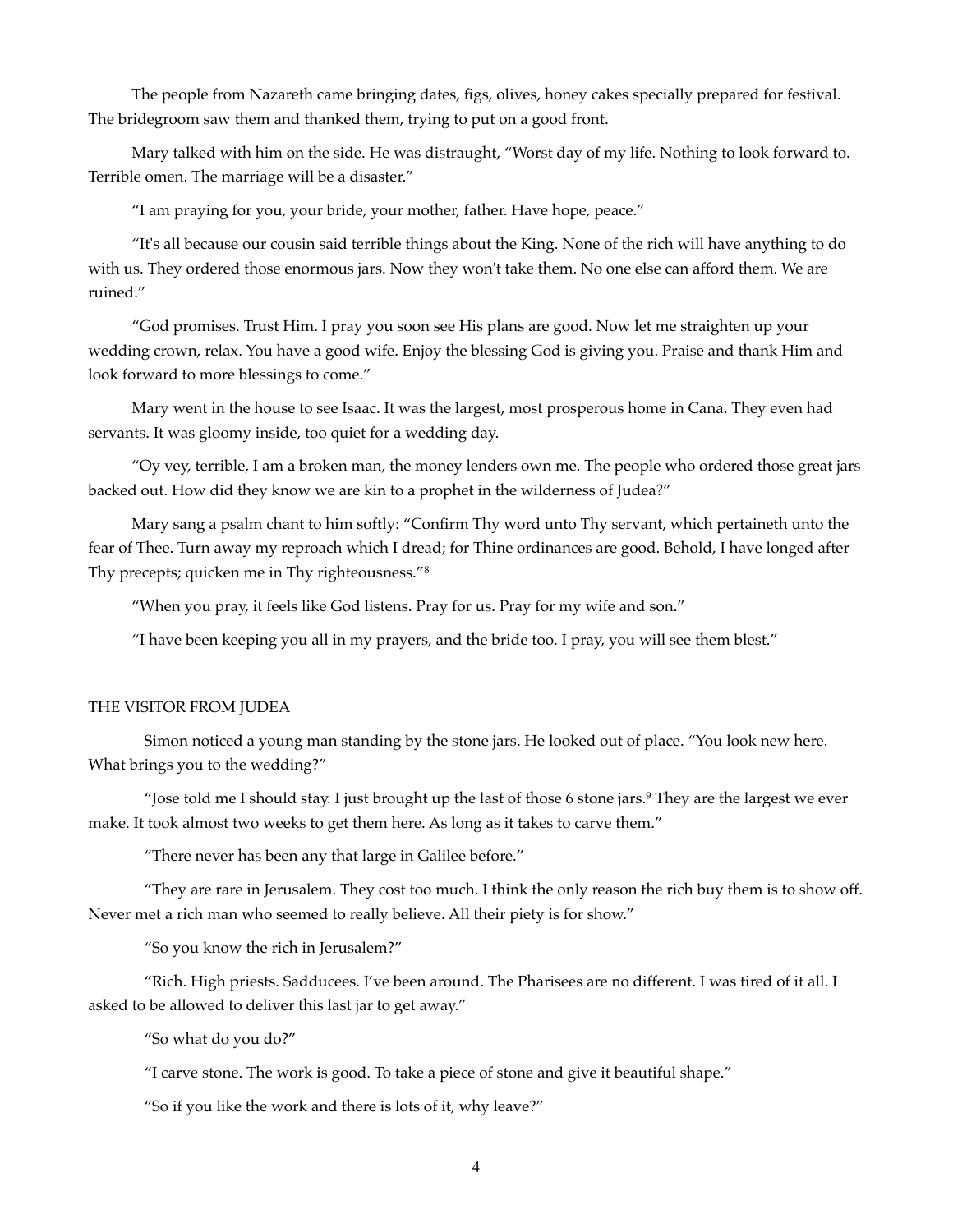"You know for how many years these pure stone jars have been around?"

"Never thought about it. Isaac's father began the business in Galilee."

"If they are so important for faithful sons of Abraham, how come Moses, Aaron, David, Elijah and the rest never had any? We have to be faithful to the faith by inventing new things that never were. The pious run around showing off that they are more pious than the other fellow. They are more zealous about studying and understanding the Torah and Prophets. They memorize it perfectly."

"Well, it is good to hear, obey God's word. The Psalms again and again encourage us to meditate on His word and obey His commandments.We are to long after His precepts."

"I am comforted by His promises. God's Word is not like man's words. Nothing like men's arguments about who has the correct understanding of God. I used to love listening to the great scholars talk about God. I had been caught up in it. I noticed it was making me proud. I am a good stone carver. The best. Should I look down on others? There is a difference in doing well and conceit. The Greeks call it hubris. It challenges the gods and insults them. I don't believe the Greek gods, but the Greeks are right about some things."

Simon commented, "You sound like you would make a scholar yourself."

"Just because I carve stone doesn't mean I don't think or understand."

"My little brother is like that. He should be coming. I think you will like him."

"Now the rage is the messiah coming. He needs to come here. They say he will brings grapes so huge a man can carry only one<sup>10</sup>. The size of one of those great jars. Overflowing wine for everyone."

"Don't you think messiah will come?"

"For all I know he is here now. No one recognizes him."

"What do you mean?"

"Scholars are all about their ideas. I don't think they are God's ideas. That prophet John is baptizing by Jordan. Scholars go, check him out. Criticize. He is doing it all wrong. He is calling them to repent, the nerve!!! God does "new things". Did God ever do things your way?"

Well, I have prayed for many things. Sometimes." Pause. "He is always right. We just don't understand."

"Where did John come from? I've heard stories but either they don't know, don't care, or want to forget. Some sort of miracle child? Why would that be ignored?"

Simon said, "That I know. His foster father is my uncle Clopas.<sup>11</sup> He is a miracle child - everyone knew it - and wished they did not."

"God does a miracle in front of all the people and they closed their eyes. See what I mean, the Messiah could be here and no one would see."

"John's father was a priest very old, childless. His turn came to burn incense for the morning worship at the Temple. While he was inside an angel appeared to him, told him he would have a son, he did not believe the angel, for punishment he was unable to speak until after the child was born. The people outside were wondering why the priest wasn't coming back out. He wasn't able to say the blessing, just waved his arms. Looking frighted. Some thought he had a stroke. What is your name?"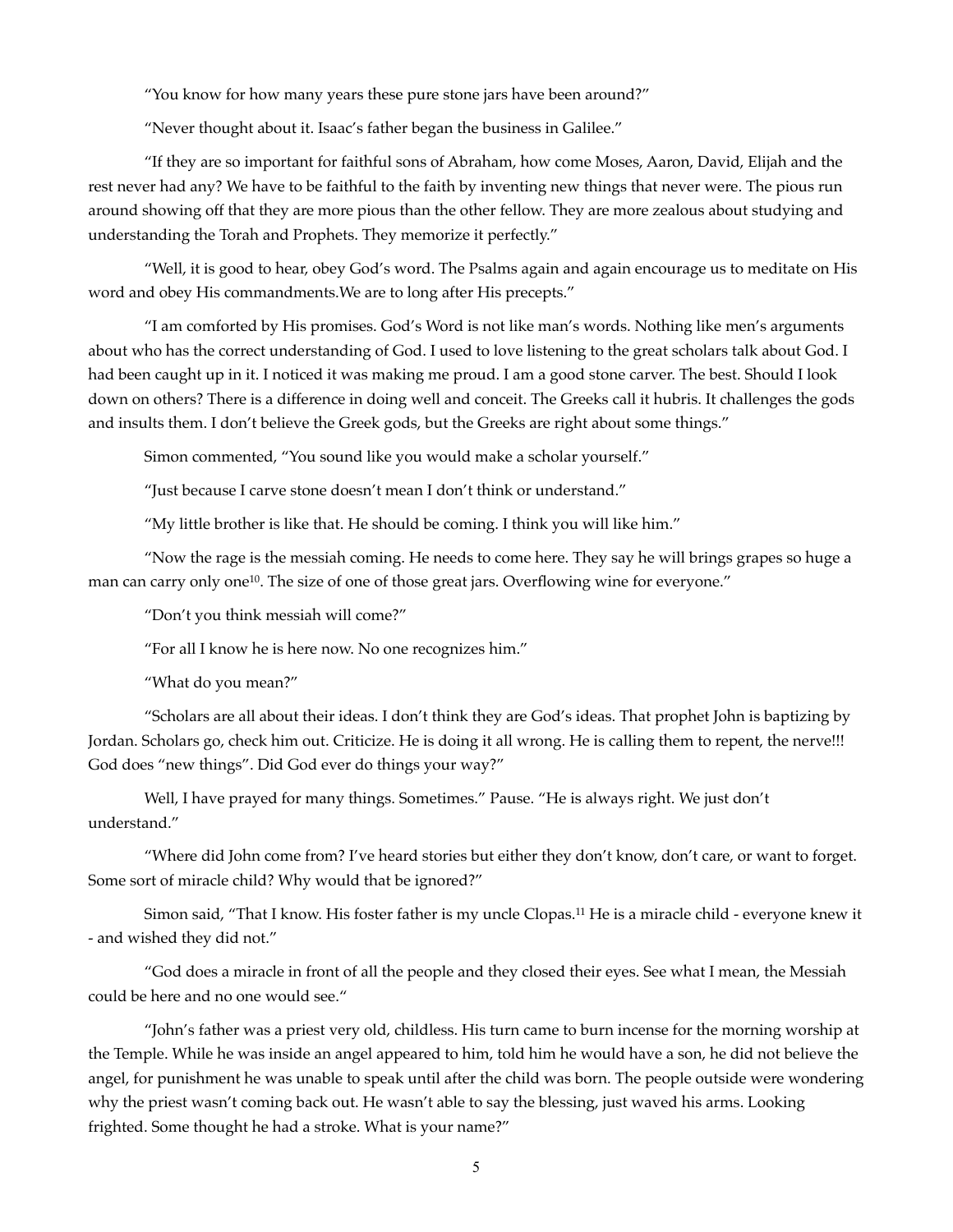"Joseph Barsabbas."12

"I am Simon Barjoseph. May The King of Heaven always be with you. Shalom. I would like to talk with you more."

 Mary later said to Simon, "Son, I pray God leads you to a way to bring His joy here today." Simon talked with Jude. They decided to ask the women from Nazareth to begin the singing. Their sisters, Mary, Salome, should get the villages they are now in to participate. There will be singing and dancing, a contest between the villages.

 Jose, as Isaac's partner, was the master of the wedding. He introduced the women from Nazareth as the first to sing. Most of them sang together as part of the synagog worship. Mary's mother Anne began the group when she moved from Tzippori. Women in her family had been singers in the Temple before the "scholars" replaced them with boys.

 While they were singing, Jude saw Yeshua with his followers come in and brought them to Simon. Yeshua had a white robe<sup>13</sup>. "Simon, I heard them call him 'Master'." Yeshua and Simon embraced and he introduced the followers to him. (James, John, Andrew, Simon, Nathaniel, Phillip). Some of their wives and children came along. They also had two donkeys with baskets of fish and Mattias.<sup>14</sup> He was one of those hired to replace James and John when they left fishing for their father to follow Yeshua.

 Simon greeted him saying, "Little brother - You do look different. Your face. You have changed. Perhaps I shouldn't call you 'little brother' any more."

 Simon, the follower, broke in, talking rapidly to the brother Simon. "I had gone to follow the new prophet on the Jordan, when the Master came. The prophet John told me to follow the Master instead. He called him 'The Lamb of God'. Then the Master fasted in the wilderness, and I went back to Capernaum<sup>15</sup>. The Master found us there and called us to follow him. He has been proclaiming, the time is fulfilled, the Kingdom of God is at hand. He has healed the sick and cast our demons Everyone has been praising God. The King of Heaven is bringing judgment on the evil and salvation to His people."

"I am impressed. I am glad you are here and can meet our family. We would like to learn more."

 "Your mother made this beautiful robe for the Master. There is nothing made like it, without a seam. It hung on him at first, because of his fasting, but we have been fattening him up. It makes him stand out in the people's eyes."

Simon's brother Andrew apologized, saying, "I beg your patience. My brother is always talking."

 "That is fine. Come. I will introduce you to his mother and the rest of the family. His mother, our Mother Mary, has been waiting for him."

 After the women from Nazareth sang, Jose called on other villages to come forward, but even with his brothers' and sisters' encouragement, no one would sing. Meanwhile, Simon introduced Yeshua's followers to the family. They were amazed at what they heard from them. They had been hearing rumors coming up from around the Lake of Galilee. It was something else to hear those stories first hand. Yeshua and his mother went off by themselves to talk. Then she said a word to the servants. Yeshua went off out of sight.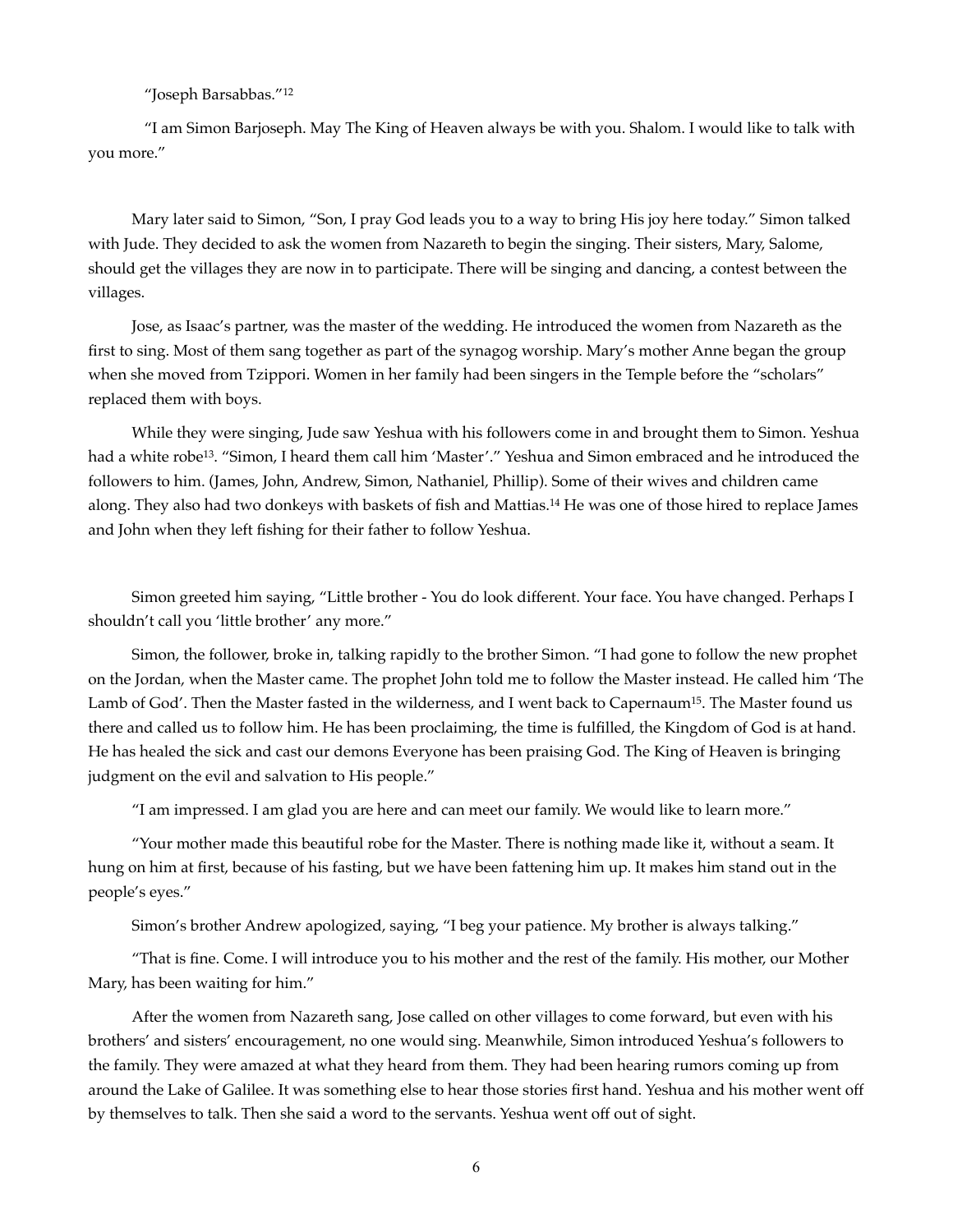## **SERVANTS**

 "It sounds like such a little request, fill the jars with water up to the brim. How can we complain?" "Stupid!"

"We have work to do. The bull has to be killed, cut up and passed around to cook."

"The others will do that. Hope they do the clean up too. One dead bull makes a lot of mess."

"How many trips to the well do you think it will take to fill those jars?"

"I could care less. All of them."

 "Isaac was fortunate to have gotten the bull when he did. Everyone should be happy to eat. Maybe they will forget there isn't any wine."

 Meanwhile the others were taking care of the bull on the other side of the village away from the well. The crowd was watching with anticipation. It wasn't very often that they got their fill of beef and that was usually from an old cow that was hard to eat. No one noticed the two servants were missing. The jars were out of sight. Some of the meat was passed out in smaller pieces to cook at home. The rest was going to be roasted over a fire, smelling wonderful.

"Done. Go tell Yeshua. What will he want next?"

#### OUTSIDE CANA

 Sol waited. "Lenny what is going on? All of a sudden there is singing, sounds like dancing. The village came alive."

 "I was waiting to get near Izzy when he was by himself. They were all watching the bull get cut up. People were muttering at least they would get something to eat. The wine had run out. It was cheap wine at that. Bad omen, showing God had turned His back on Izzy and the wedding. Then a murmur came through the crowd. There was good wine and lots of it."

"How did that happen?"

 "I didn't see it. Some were saying Izzy's nephew, that son of Mary, turned water in those six stone jars into wine. I don't like magic tricks. Izzy will never sell those jars now. I left."

#### THE BRIDAL PARTY ARRIVES

The bridal party were later than expected. People were beginning to talk. Their friends from Tiberias<sup>16</sup> had already been there for a while. That was a lot further. Tzippori was just as close as Nazareth. They really didn't feel like coming at all. Fewer people from Tzippori than had been expected. Everyone who could invent some excuse had done so. The bride's mother and father had been arguing on the way.

 "You said he would be such a good match for our daughter, rich, successful. How much did you waste on the dowery?"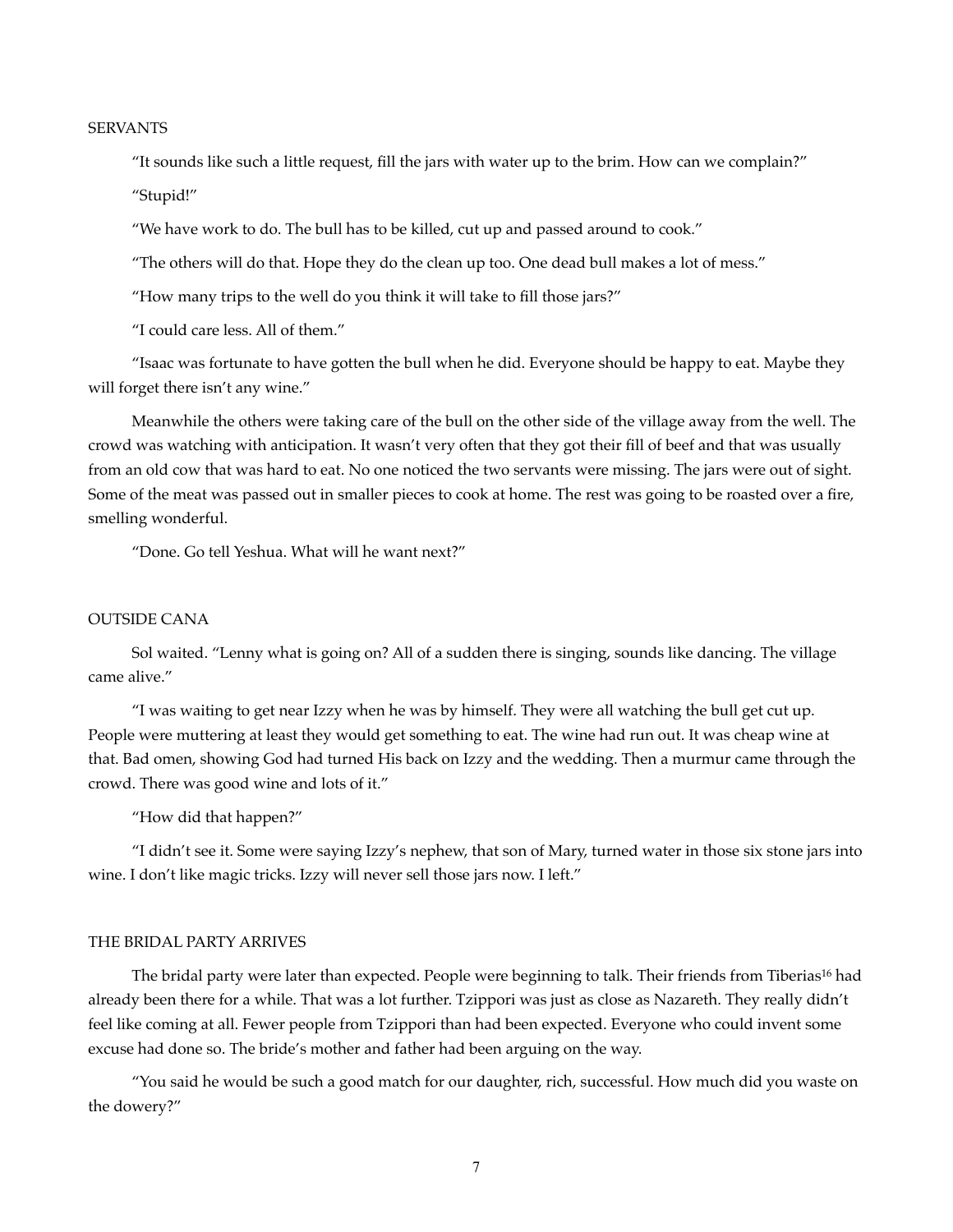"We can't get out of the wedding contract. It doesn't make any difference now. She will have to do the best she can."

"Why didn't you get a rich scholar for her? Then I could hold my head up."

"Wife of a scholar isn't so great, except for the looks of it."

 "Someone who had land. There is reason why rich merchants rank under poor farmers. The land is always there."

"Merchants can be rich one year and lose it all the next. Maybe they will be rich again next year."

"She can leave him and come back with the dowery."

 "If she leaves, I can't get the dowery back. How do you find a husband for used goods? Worthless arguing over foolish matters. The real problem is the Tetrarch Herod Antipas<sup>17</sup> and Herodias<sup>18</sup>. It is going to be very hard to turn their suspicion aside. We are in danger. I have to keep reminding them I didn't know anything about that prophet. I wish I could say -."

 The bridal party were all dressed in their finest. The women wore all their jewelry. The bride had a beautiful crown. They were quiet and looked puzzled at the singing and dancing. Simon met them and welcomed them. He knew they were trying to figure out what was going on.

 "Wonderful news. God has showered His blessings upon us. I know you know how difficult it has been for Isaac. There was not even enough wine, not even good wine. God has provided the wine, overflowing, the best wine. He is smiling upon you The marriage is blessed by God."

The bride's father asked, "What do you mean? How can the Lord of Heaven provide wine here?"

 "All I know is those 6 enormous jars are filled to the brim with the best of wine. I know everything will turn out wonderful."

 The bridal party looked around at each other, shrugging shoulders, eyes wide, shaking heads. Smiles were peeping out, giggles, amazement.

 Simon lead the bridal parade to the center of the village and formally introduced them to the groom's family. The greetings had a tone of puzzlement. They had been expecting dark clouds and were still wondering.

 "Alexander Bar Ezekias, peace be upon you and peace upon your house. It is good when God smiles. He has blessed the marriage of my son and your daughter. Let us rejoice and celebrate the best of it."

 "Isaac, may peace be upon you and your house. I hear the Lord of Heaven has smiled upon you this day. Good."

Then Jose led them all in a parade through every lane in Cana.<sup>19</sup> They had to show the bride off to everyone. They were clapping their hands, crying out. Her attendants were showing off her trousseau. She was the third daughter of the Tetrarch's official over the district from Tzippori to Tiberias. It was a fitting marriage for both families. Isaac pulled Jose to the side and asked him where the wine came from. All Jose knew was the servant brought it from those stone jars. Isaac shook his head, scowled. "Jose for the blessings, I don't want that son of Mary to speak. Everything here will go back to Herod. Alexander has the leaders of Tzippori, Nain and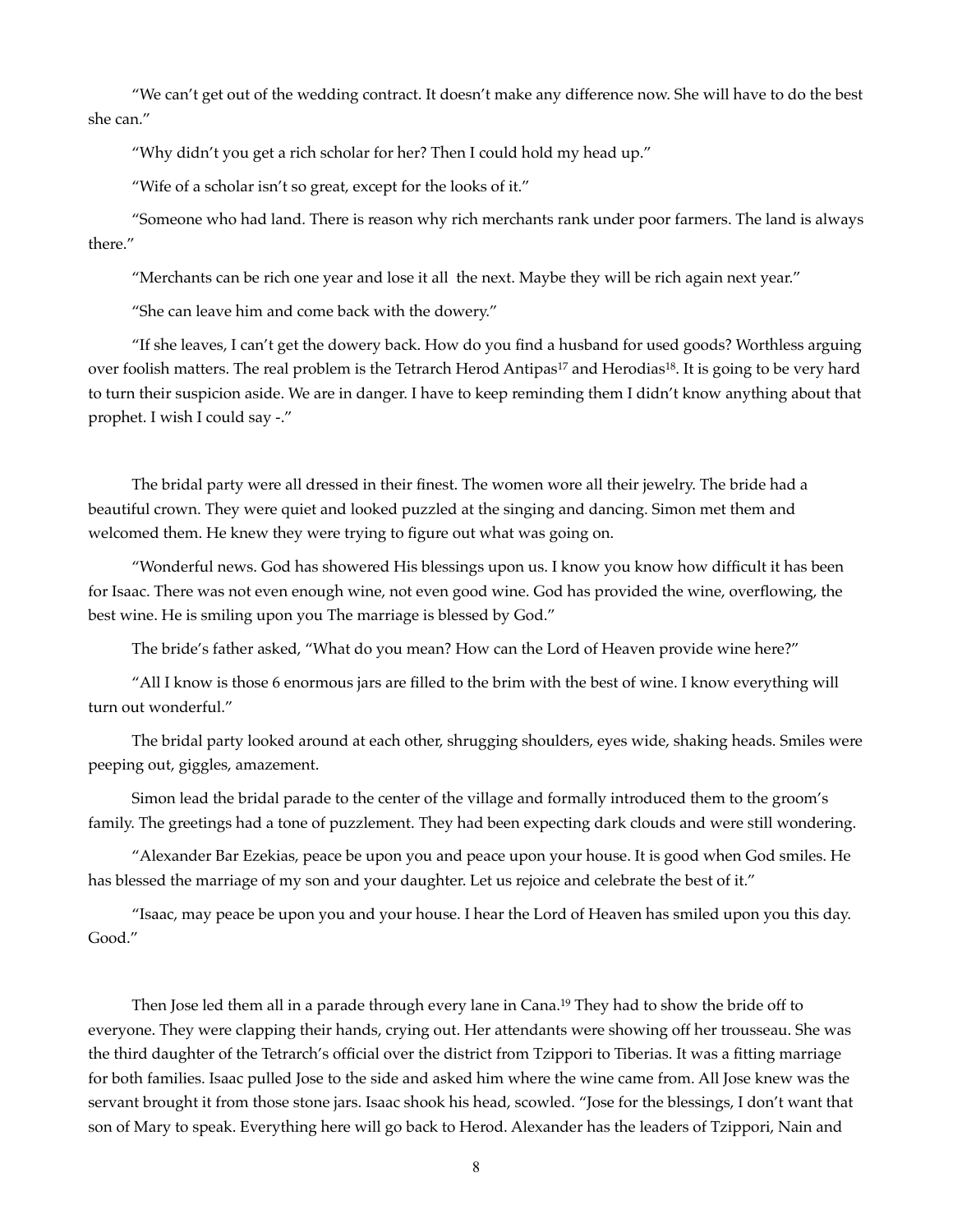Nazareth, and heads of those synagogs and the Tiberias synagog here. Ask some to give blessings. I just want the leader of our synagog and - - your brother Simon."

"It will be done. I understand. I was afraid Alexander , none of them, would come today."

There was a decorated square of cloth in the middle of town held up by four poles, the wedding canopy.<sup>20</sup> The parents, bride and groom stood beneath it. Jose had the fathers read the marriage contract aloud. The head of the city of Tzippori said the blessing over the wine and the leader of the synagog of Tiberias gave the betrothal blessing. The couple tasted the wine and then the others gave their blessings. Simon was last, very uncomfortable, wondering why he was asked. He did a respectable job.

 The dancing and singing began and continued and continued and continued. The wedding party danced. The bride and groom danced. The bride's mother was crowned with a wreath of flowers as her daughters danced around her. It was her last daughter to wed. They all danced around both parents, since it was their last child to wed. They danced around the bride to make her glad. The young men danced, showing off, while the older men sang and the young women were looking them over. The young women had their turn to dance next. The officials danced. Mother Mary sang and danced with the older women. Yeshua and his followers danced. The singing and dancing continued and continued with twirling and leaping, with tambourines and finger cymbals, hand clapping and flutes. Simon was proud, Alma looked very nice.

Simon was resting, sitting next to Joseph Barsabbas<sup>21</sup>. "Son of the Sabbath", sounds like you have been known for your piety to get that name."

 "I was an orphan. Lived on the streets of Jerusalem. Ran errands, did what I could, got to know a lot of the high and mighty. Ended up cutting stone. Do you have any idea how many are working on the Temple Mount?"

"No idea. Has to be a lot."

 "Eighteen thousand for the last forty years. There is a lot more to do before it is finished. If it ever is. A thousand oxen moving stones. That is where I learned to cut stone."

"You do jars now."

 "I felt very close to God. I listened carefully to all the scholars. Life was good. I married, a wonderful woman. I was no longer an orphan."

"It was all turned upside down."

 "She died trying to give birth. I felt God threw me from the heights of heaven to sheol. I wondered in the desert for a while. Stayed with the Essenes."

"Bitter pain changes us."

 "I carve stone. I change the stone. Do you think the stone feels pain? A stone feel guilt? She died because of me, my child. It took days. Days I held her. Nothing could be done."

"Anguish. Beyond words."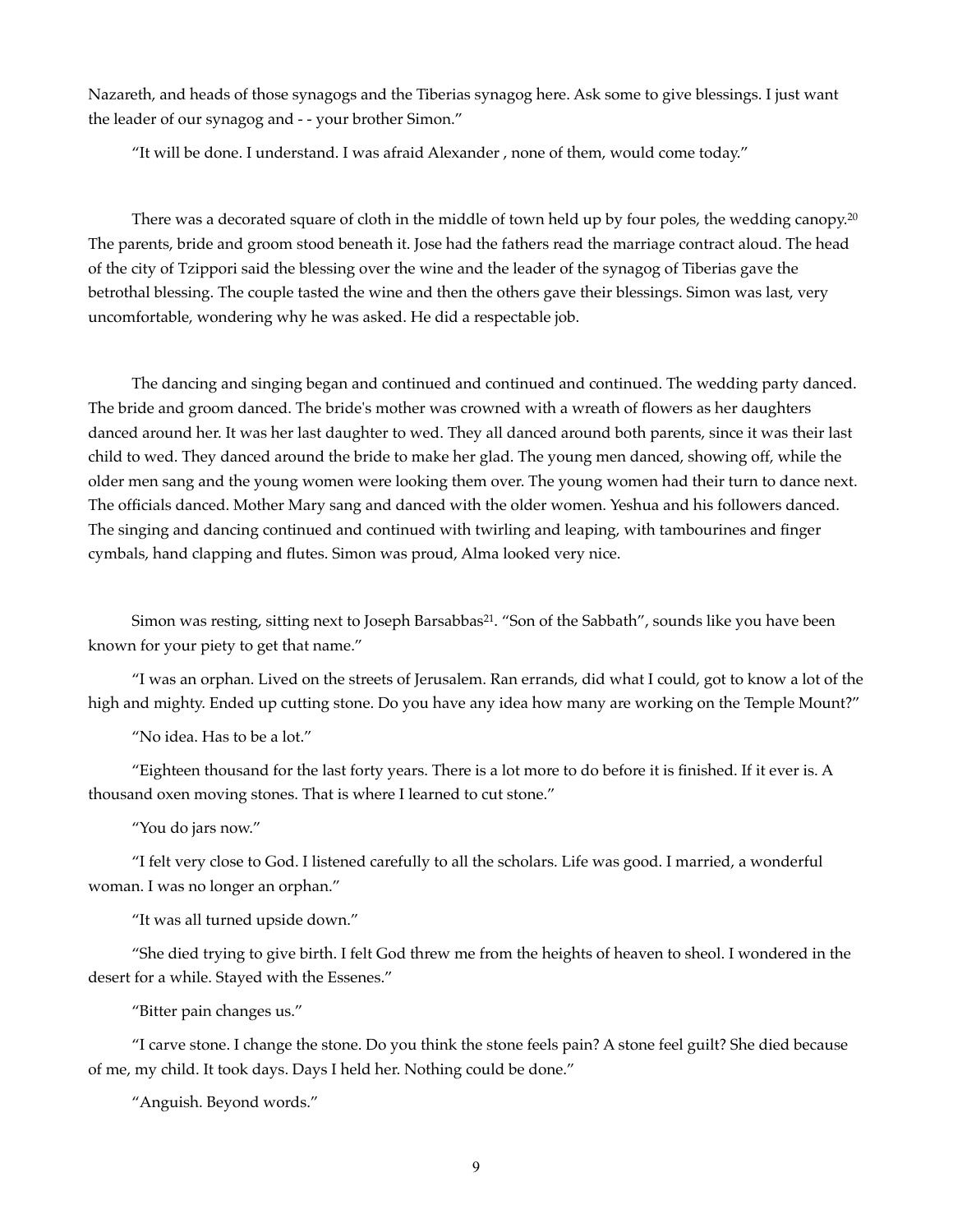"An orphan gets by by being hard, very hard. I was determined. I was going to make God in Heaven go my way. I deserved it. He owed it to me. I made Him give it all to me. The crown of all was my wife and child."

"I had the most wonderful mother. She died. We were abandoned for years."

"You know."

"But you are not like what you used to be."

 "In the desert, throwing rocks at the stars, those messengers of His. He shattered my stone. All of those Psalms talk about God redeeming them from the pit. They give thanks to the God who allowed them to be thrown down. Being thrown down is normal. God rescues His people. Some live to see it."

"Wisdom comes from sorrow."

"How many years were we slaves in Egypt?"

"Four hundred."

 "God finally heard their cries and sent Moses. He cared for every one over all those years. We celebrate a great God, a great victory, a great redemption. Job said he would praise God even if God killed him. The Lord Almighty is Great. He always knows. What can we do?"

"In Egypt they lived in hope. We live now in hope."

"So is Messiah coming? Why did the people want to ignore John, the miracle child?"

 "Very dangerous times. King Herod was very dangerous. Shortly before some of the scholars were going around saying the messiah was coming and would overthrow the king. The idea was even passed around inside the Palace. They were killed. He had a eunuch Bagoas. The messiah was going to heal him. He would marry and have children."22

"That is when the astrologers came. He had some children killed."

"They still remember that in Jerusalem?"

"Not well. It is ignored."

"Different story."

"Looks like it is time to eat. We still have three more days of celebration. We can talk more later."

#### Notes:

 This is one of a series of stories that attempt to make an accurate portrayal of the culture and history of the times in which Jesus lived. Go to my web site for more. http://thesignofconcord.com

 If the reader discovers any historical inaccuracy, please send me the corrections and evidence. Please feel free to pass it on to others. Thanks to my patient wife Lynne for repeatedly proofreading. I excel at creative spelling and punctuation. ConcordDove@mac.com Thanks to Tom Powers for editorial suggestions and critique.

 This is meant for non technical readers. For them Wikipedia is a good reference. Scholars are able to find scholarly references for the following footnotes.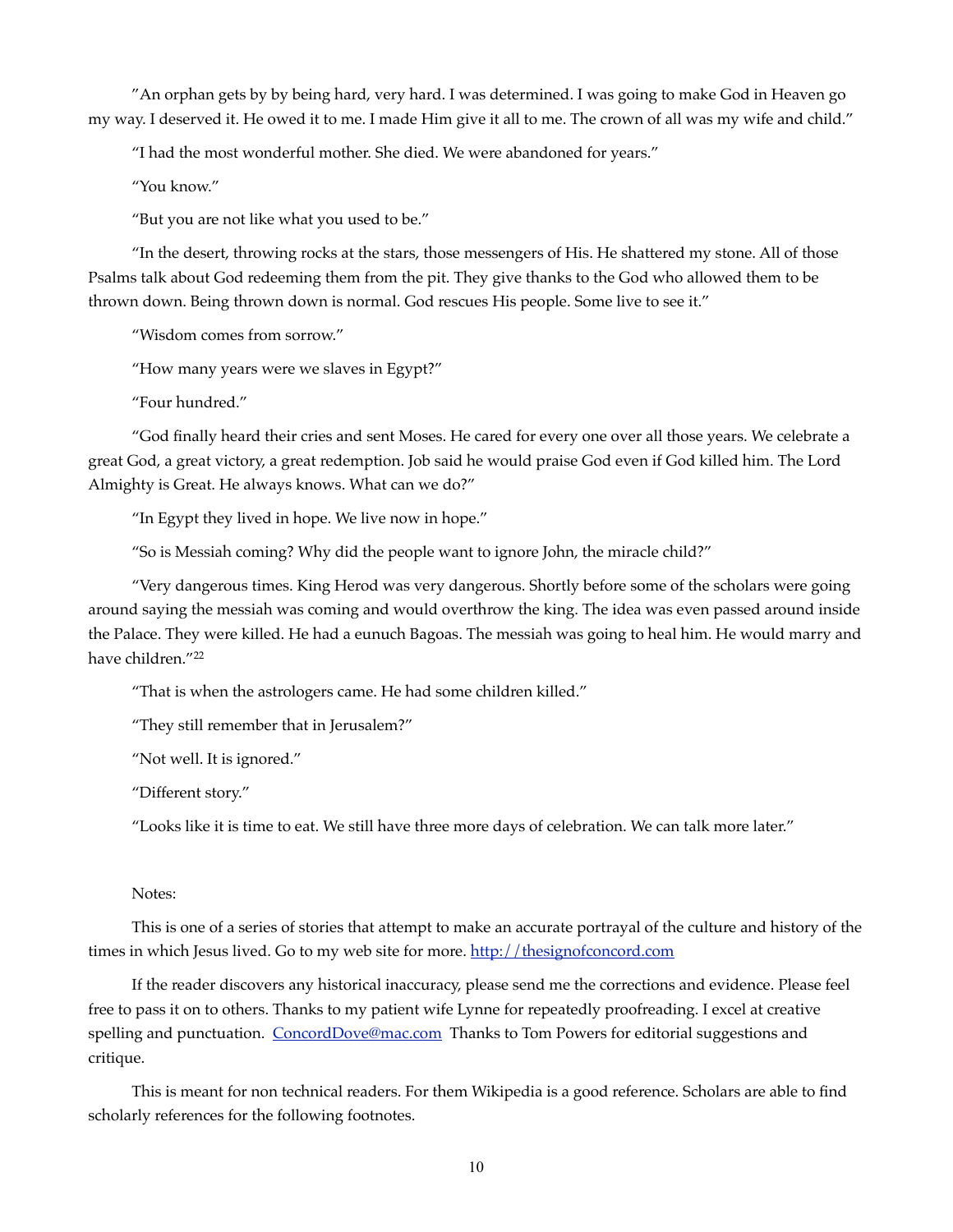There are several traditional locations for Cana and possible relationships between Jesus and his "brothers". I used the earliest traditions. The relationships of the people of the wedding is my own.

 When wine was served, it was cut 1 part wine to 4 parts water. So the total amount to drink was close to 1000 gallons. There was enough alcohol to kill the germs in the water and make it safe to drink.

 For a Messianic Jewish commentary on the Wedding at Cana see Messiah Journal from the First Fruits of Zion http://ffoz.org/messiahonline/articles/the\_life\_of\_messiah/life\_of\_the\_party.php

Questions. These are questions that were in my mind that I attempted to answer as I was writing.

Why did Mary have authority to act at the wedding?

How could the master of ceremonies not know where the wine was from?

Why were the six jars there? What did that entail?

What were weddings like in that culture?

How does this fit in with the expectations of the people for the Messiah?

<sup>1</sup> For Cana http://en.wikipedia.org/wiki/Cana Wiki Marriage at Cana

<sup>2</sup> For the family of Jesus see http://katachriston.wordpress.com/2011/06/07/richard-j-bauckham-on-therelatives-of-jesus/

<sup>3</sup> Joachim is described in the Protoevangelium of James http://en.wikipedia.org/wiki/Joachim

http://en.wikipedia.org/wiki/Tzippori 4

 $5$  http://en.wikipedia.org/wiki/James the Just

<sup>6</sup> Psalm 119:49-53 JPS Jewish Publication Society of America 1917 Version at www.archive.org/details/ holyscripturesac028077mbp.

<sup>7</sup> The actual value of the very large stone jars, containing twenty or thirty gallons apiece, is unknown but they were very expensive. Stone jars were normally small.

<sup>8</sup> Psalm 119:38-40 IPS

<sup>9</sup> Large stone jars http://dqhall59.com/israelphotosIV/stonewaterjars.htm

<sup>10</sup> "In the world to come a man will bring one grape on a wagon or a ship, put it in a corner of his house and use its contents as if it was a large wine cask ... There will be no grape that will not contain thirty kegs of wine, for as it is said in the Scriptures [in Deuteronomy 32:14], 'You drank the foaming blood of the grape'." (b.Ketubot 111b) "The days will come in which vines shall grow ... and on every one of the clusters ten thousand grapes, and every grape when pressed will give five-and-twenty measures of wine." (Fragments of Papias 4)

11 http://katachriston.wordpress.com/2011/06/07/richard-j-bauckham-on-the-relatives-of-jesus/

 $12$  Acts 1:23

<sup>13</sup> http://en.wikipedia.org/wiki/Biblical\_clothing http://www.chabad.org/holidays/JewishNewYear/ template\_cdo/aid/4829/jewish/Wearing-White.htm http://en.wikipedia.org/wiki/Kittel see Head coverings in ancient Israelite culture in http://en.wikipedia.org/wiki/Kippah